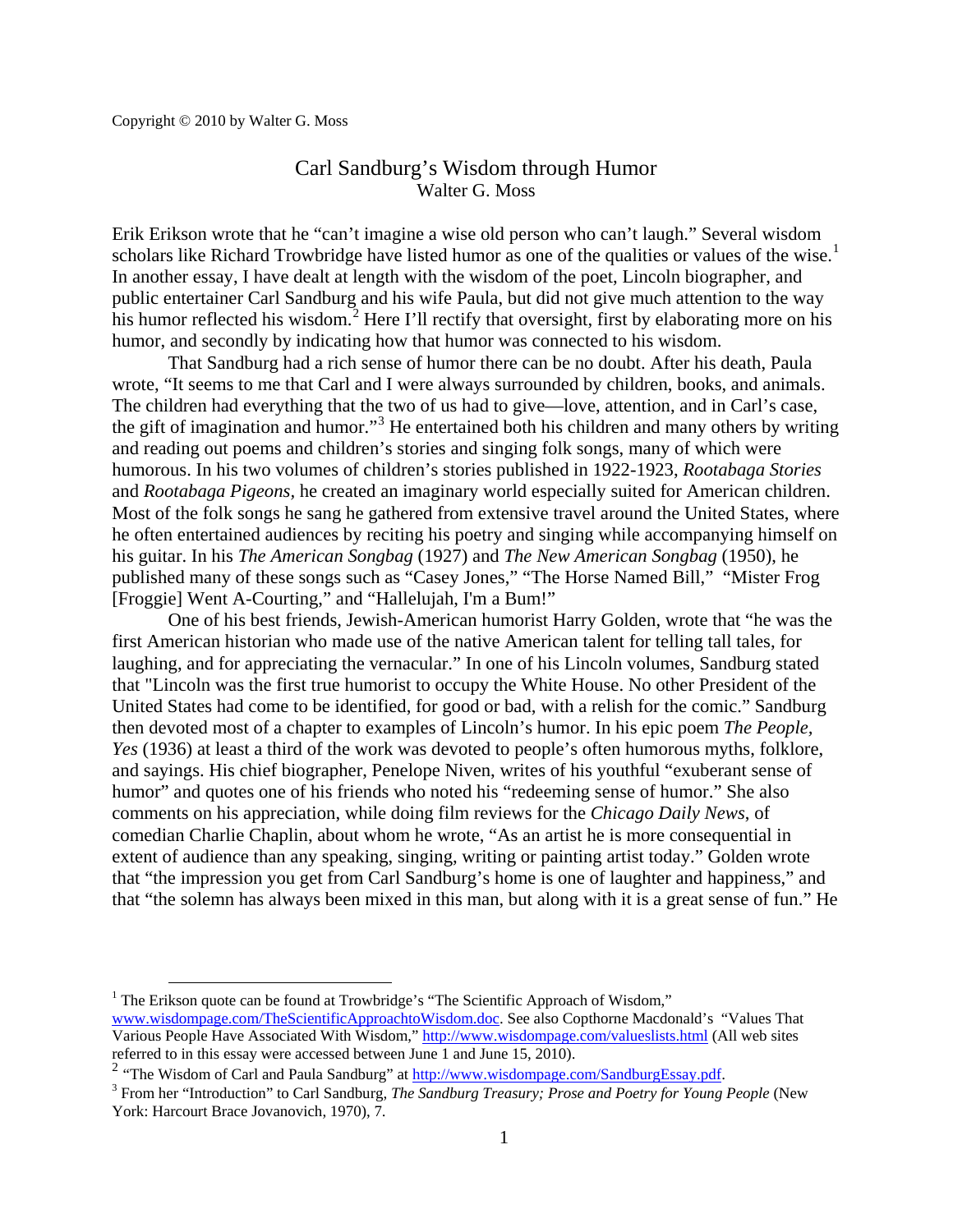gave as one example the way Sandburg handled the hate mail or that which was strongly critical —he simply replied: "Thank you for your letter. I shall try to do better."<sup>[4](#page-1-0)</sup>

In 1960 famed actress Bette Davis starred in a stage review entitled *The World of Carl Sandburg*. Toward the end of the review she said that although they were tempted to end the review with the "theme of death," there was "too much irrepressively alive in Sandburg to permit this. Instead we followed the contour of his own nature by making room for comic relief*.* For among his many other attributes, Sandburg is a collector of jokes." She and the rest of the cast then recited some of them.<sup>[5](#page-1-1)</sup>

But in addition to his massive multi-volume work on Lincoln (for which he was awarded a Pulitzer Prize in history), it was primarily his poetry (for which he also won a Pulitzer) that made him famous. And it is there that we should primarily look for his humor. In his introduction to Sandburg's *Harvest Poems, 1910-1960*, critic (and poet) Mark Van Doren wrote: "Carl Sandburg . . . brought something back to poetry that had been sadly missing in the early years of this century*.* It was humor, the indispensable ingredient of art as it is of life. Just as we cannot take a man seriously who lacks the sense of humor, so we cannot take the poet. Humor is the final sign and seal of seriousness, for it is proof that reality is held in honor and in love."[6](#page-1-2)

Van Doren's comments also offer a segue to considering the relationship of Sandburg's humor to his wisdom. The critic thought that "the sense of humor in him is more than anything else the sense of the absurd, or, as he might say, the cockeyed, the loony*,* the goofy." And it was central to the way Sandburg perceived the world. Van Doren went on to write that "Thomas Carlyle once remarked that the presence of humor in a poet—he meant Shakespeare chiefly enables him to see what is beneath him and about him as well as what is above him. . . . . The real poet studies the world as it is: lovely, terrible, sensible, grotesque; and would ask for no other one in its place. In this sense, Sandburg is a real poet, so that it is no wonder people trust him and adore him."<sup>[7](#page-1-3)</sup>

Seeing "the world as it is" is one of the characteristic traits of wise people. A prominent wisdom scholar writes that "wisdom involves . . . seeing things clearly; seeing things as they are  $\dots$  deeply understanding the human/cosmic situation."<sup>[8](#page-1-4)</sup> Another scholar writing on political wisdom thought that it was "a gift akin to that of some novelists, that which makes such writers as, for example, Tolstoy or Proust convey a sense of direct acquaintance with the texture of life; not just the sense of a chaotic flow of experience, but a highly developed discrimination of what matters from the rest, whether from the point of view of the writer or that of the characters he describes. Above all this is an acute sense of what fits with what."<sup>[9](#page-1-5)</sup>

These quotes lead us to the heart of the connection between Sandburg's wisdom and humor. While wisdom perceives "what fits with what," humor often deals with the opposite that which does not fit, the incongruous. A philosophic encyclopedia declares that the most

<span id="page-1-0"></span> <sup>4</sup> Harry Golden, *Carl Sandburg* (Cleveland: World Publishing, 1961), 85.104, 248; Carl Sandburg, *Abraham Lincoln: The Prarie Years and The War Years,* Laurel ed., vol. 3 (New York: Dell, 1959),.607; Penelope Niven,

<span id="page-1-2"></span><span id="page-1-1"></span><sup>&</sup>lt;sup>5</sup> Norman Corwin, *The World of Carl Sandberg* (New York: Samuel French, Inc., 1961), 55, 58.<br><sup>6</sup> From his "Introduction" in Carl Sandburg, *Harvest Poems, 1910-1960* (San Diego and New York: Harcourt, Brace, & Co, 1960), 9.<br><sup>7</sup> Ibid, 10.

<span id="page-1-3"></span>

<span id="page-1-4"></span><sup>8</sup> Copthorne Macdonald, Ch. 1 of *Toward Wisdom: Finding Our Way to Inner Peace, Love & Happiness*

<span id="page-1-5"></span> $\frac{1}{9}$  Isaiah Berlin, "Political Judgment," in *The Sense of Reality: Studies in Ideas and Their History* (London: Chatto & Windus, 1996), 46.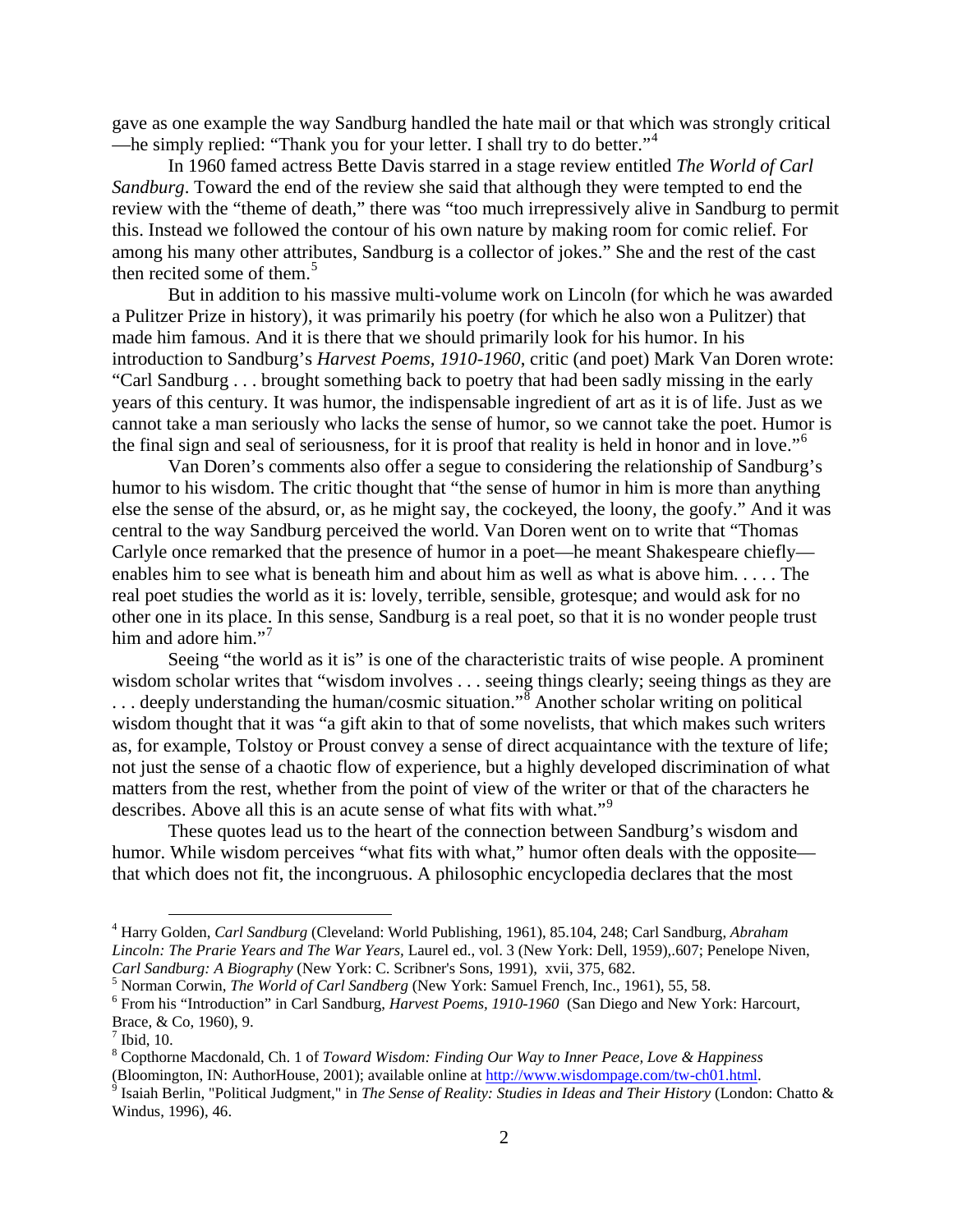dominant theory of humor is one that sees it "as a response to an incongruity, a term broadly used to include ambiguity, logical impossibility, irrelevance, and inappropriateness."<sup>[10](#page-2-0)</sup> In an essay on poetry, Sandburg wrote that "the nearest that men have come to answering the question, 'What is the beautiful?' has been in their saying the beautiful is *the appropriate,* that which serves [or fits]. No hat is a beautiful hat which does not fit you and which the wind can easily blow off your head."<sup>[11](#page-2-1)</sup> While he sometimes depicted the beautiful (that which was fitting or appropriate), he also possessed the wisdom to know what fit and what did not fit and presented the latter with the humor it deserved.

Wise person that he was, Sandburg saw that life is both a comedy and tragedy, containing vibrant life and sad death, the beautiful and the ugly, the wise and the foolish, moments of transcendence and ones of banality. As the Bible's book of Ecclesiastes says (and Sandburg admirer Pete Seeger later adapted for his folk song "Turn, Turn, Turn"):

To every thing there is a season, and a time to every purpose under the heaven: A time to be born, and a time to die . . . A time to weep, and a time to laugh; a time to mourn, and a time to dance.

Commenting on Sandburg's appreciation for such contrasts, Van Doren wrote, "he owes more here to the Bible than he does to [Walt] Whitman," who was a major poetic influence on him.<sup>[12](#page-2-2)</sup>

Great writers of the past like Shakespeare and the Russian dramatist and short story writer Anton Chekhov also wrote of both the tragic and comic. "Lord, what fools these mortals be!" Shakespeare's Puck proclaims in the comedy *A Midsummer Night's Dream*. But both writers wisely perceived that folly could be seen from a tragic and/or comic perspective. In an essay on Shakespeare's wisdom, Alan Nordstrom emphasizes the importance of treachery in Shakespeare's plays. But after pointing out what an important role it plays in his histories and tragedies, he observes that "even Shakespeare's comedies—especially Shakespeare's comedies—turn to treachery for their success. Duping and delusion, knavery and gulling are the warp and woof of all their motley foolery." After mentioning the comedies, he adds, "Pretty depressing, when you view it all. But then, that's life, and Shakespeare gives us life. He shows us what we are, yet also what we may be, at our best: honest and honorable, faithful and true, loyal and trustworthy, constant in love."<sup>[13](#page-2-3)</sup>

Chekhov also depicted folly and nobleness, both tragically and comically. During his lifetime and ever since debates have raged whether some of his plays, e.g. *The Seagull* and *The Cherry Orchard*, should be regarded as comedies or tragedies. One critic noted that "in his humanity [Chekhov] was … more keenly aware at once of the ludicrous and the tragic aspects of man's folly and futility. Humor runs all through his serious drama."<sup>[14](#page-2-4)</sup>

<span id="page-2-0"></span><sup>&</sup>lt;sup>10</sup> "Humor," *The Internet Encyclopedia of Philosophy*, [http://www.iep.utm.edu/humor.](http://www.iep.utm.edu/humor) See also Reinhold Niebuhr, *The Essential Reinhold Niebuhr: Selected Essays and Addresses*, ed. Robert McAfee Brown (New Haven: Yale University Press, 1987), 49-50, where Niebuhr's essay "Humour and Faith" makes a similar point. The essay is also available at <u>http://www.archive.org/stream/discerningthesig011931mbp/discerningthesig011931mbp djvu.txt.</u><br><sup>11</sup> Carl Sandburg, *Early Moon* (New York: Harcourt Brace Jovanovich, 1978), 18.<br><sup>12</sup> "Introduction" in *Harvest P* 

<span id="page-2-1"></span>

<span id="page-2-2"></span>

<span id="page-2-4"></span><span id="page-2-3"></span>[http://www.wisdompage.com/ShakespeareOnWisdom.pdf.](http://www.wisdompage.com/ShakespeareOnWisdom.pdf) [14](http://www.wisdompage.com/ShakespeareOnWisdom.pdf) Geoffrey Borny, *Interpreting Chekhov* (Canberra: ANU E Press, 2006), 230, quoting H. Müller, *The Spirit of Tragedy (*New York: Alfred A. Knopf, 1956), 288. In a forthcoming essay for the Wisdom Page, I intend to deal at more length with exemplars of wisdom like Shakespeare and Chekhov in an essay on "Humor and Wisdom."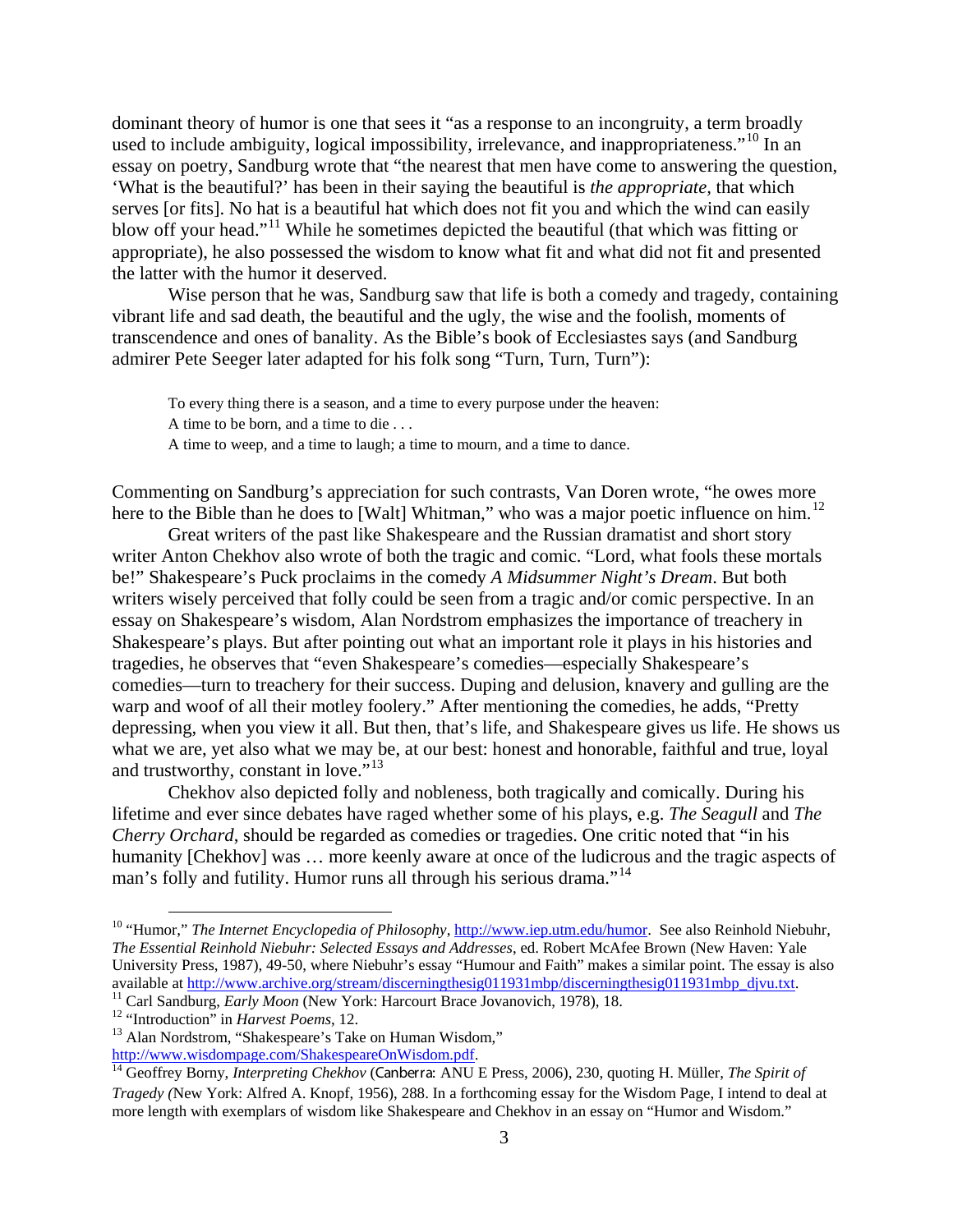Sandburg's poetry is full of the incongruous, of contrasts, of things that don't seem to fit together—and yet paradoxically sometimes do. In *The People, Yes* he repeats various lines he had heard among the people: "You are to be hanged and I hope it will prove a warning to you." "I took so much medicine I was sick a long time after I got well." "I can never get these boots on till I have worn them for a while." "The new two dollar a day street-sprinkler driver took his job so serious he went right on driving while the rain poured down." And he mentions the Irish policeman who arrested a Pawnee Indian and said "why don't you go back where you came from?" He later adds,

The people is a tragic and comic two-face: hero and hoodlum: phantom and gorilla twisting to moan with a gargoyle mouth.

And "the little two-legged joker, Man" is the same "Man" who produces magnificent skyscrapers.<sup>[15](#page-3-0)</sup>

In one of Sandburg's early poems, "Child of the Romans," he ironically contrasts an Italian-American railway worker who works a ten-hour day, lunches on bread and bologna, and keeps the roadbed of the rails so smooth that "flowers in the cut glass vases" of the dining cars "shake hardly at all," not bothering the men and women in the dining cars, eating steaks and strawberries and cream. In another early poem, "To a Contemporary Bunkshooter," Sandburg contrasts a fire-and-brimstone preacher with the true message of Jesus:

You come along . . . tearing your shirt . . . yelling about Jesus. Where do you get that stuff? What do you know about Jesus?

Jesus had a way of talking soft and outside of a few bankers and higher-ups among the con men of Jerusalem everybody liked to have this Jesus around because he never made any fake passes and everything he said went and he helped the sick and gave the people hope.

You come along squirting words at us, shaking your fist and calling us all damn fools so fierce the froth slobbers over your lips . . . always blabbing we're all going to hell straight off and you know all about it.

I've read Jesus' words. I know what he said. You don't throw any scare into me. I've got your number. I know how much you know about Jesus.<sup>[16](#page-3-1)</sup>

The incongruous, however, occurs not only in others, but in ourselves. And Sandburg was humble enough, as are the wisest people, to realize that he too shared the human penchant for folly. In *The People, Yes* he wrote, "To never see a fool you lock yourself in your room and smash the looking-glass." And the late poem "Dreaming Fool" states:

I was the first of the fools (So I dreamed) And all the fools of the world were put into me and I was the biggest fool of all.

<span id="page-3-0"></span><sup>&</sup>lt;sup>15</sup> Carl Sandburg, *The Complete Poems of Carl Sandburg*, Rev. and expanded ed. (Boston: Houghton Mifflin Harcourt, 2003), 320, 473, 490, 496, 616. Many poems from Sandburg's early collections can be found on the Internet. See, e.g., [http://carl-sandburg.com/POEMS.htm.](http://carl-sandburg.com/POEMS.htm) <sup>16</sup> Ibid., 12, 29

<span id="page-3-1"></span>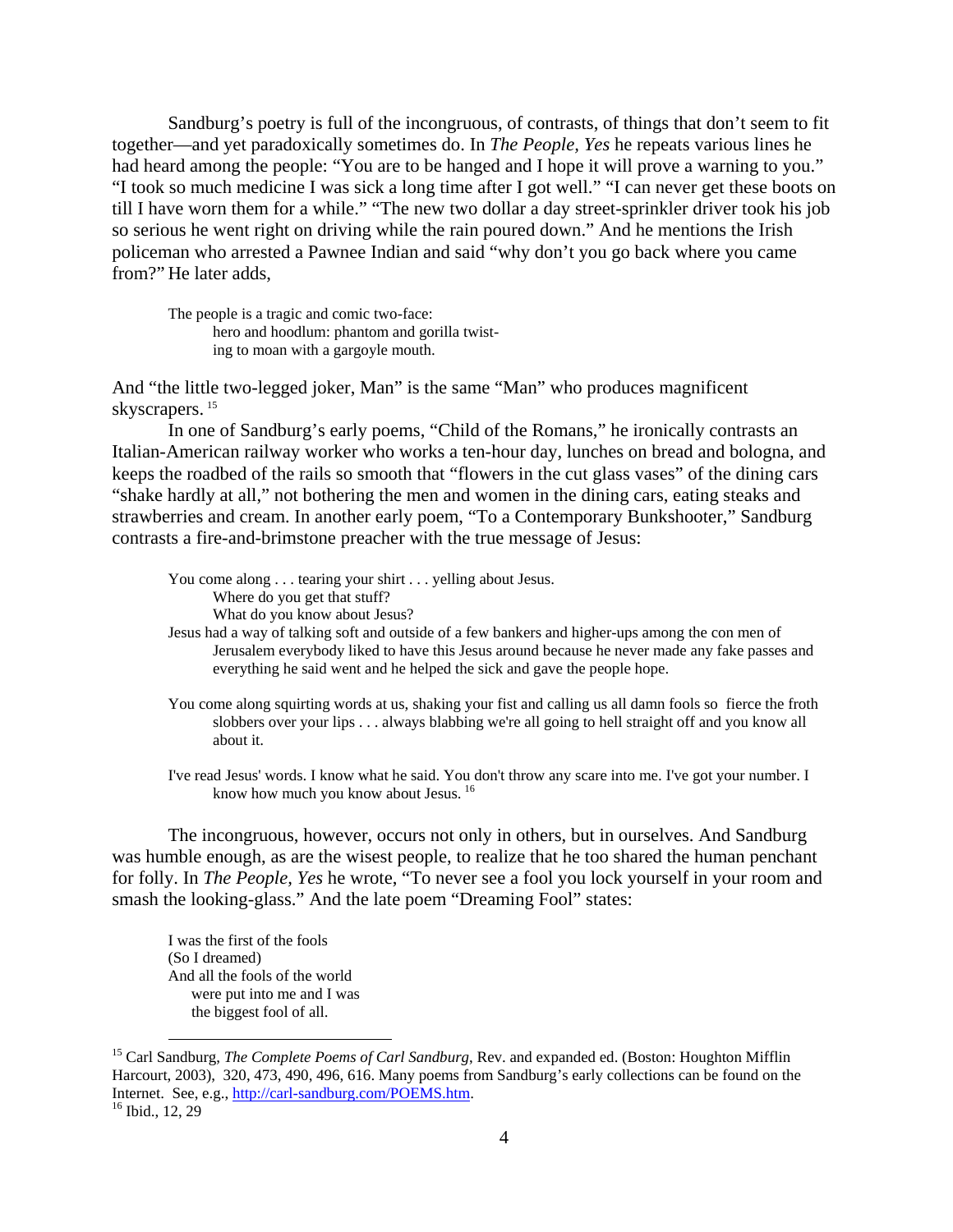Others were fools in the morning Or in the evening or on Saturdays Or odd days like Friday the Thirteenth But me—I was a fool every day in the week And when asleep I was the sleeping fool. (So I dreamed.)<sup>1</sup>

In *The People, Yes* he has a father give his son the following advice:

Tell him to be a fool every so often and to have no shame over having been a fool yet learning something out of every folly hoping to repeat none of the cheap follies thus arriving at intimate understanding of a world numbering many fools.<sup>[18](#page-4-1)</sup>

Folly occurs in part because of our ignorance. In the preface to his *Complete Poems*, he wrote that "the inexplicable is all around us*.* So is the incomprehensible. So is the unintelligible," and he quoted humorist Will Rogers—"We are all ignorant but on different subjects." In *The People, Yes* he adds:

> Who knows the answers*,* the cold inviolable truth? . . . . . . . . . . . . . . . . . . . . . . . . . . . And how few they are who search and hesitate and say: "I stand in this whirlpool and tell you I don't know and if I did know I would tell you and all I am doing now is to guess and I give you my guess for what it is worth as one man's guess.<sup>[19](#page-4-2)</sup>

Among the 38 definitions he gave of poetry are the following:

Poetry is a series of explanations of life, fading off into horizons too swift for explanations. Poetry is a search for syllables to shoot at barriers of the unknown and the unknowable. Poetry is the harnessing of the paradox of earth cradling life and then entombing it. Poetry is the opening and closing of a door, leaving those who look through to guess about what is seen during a moment. $20$ 

Sandburg's acknowledgement of our collective ignorance and sometimes folly paradoxically reflects a certain wisdom reminding one of the "Crazy Wisdom" found in Tibetan Buddhism. One description of it said its most adept practitioners

expressed the unconditional freedom of enlightenment through divinely inspired foolishness . . . vastly preferring to celebrate the inherent freedom and sacredness of authentic being, rather than clinging to external religious forms and moral systems. Through their playful eccentricity, these rambunctious spiritual tricksters served to free others from delusion, social inhibitions, specious morality, complacence—in short, all variety of mind-forged manacles.

<span id="page-4-0"></span> $17$  Ibid., 490, 713.<br> $18$  Ibid., 449.

<span id="page-4-3"></span><span id="page-4-2"></span><span id="page-4-1"></span> $19$  Ibid., xxi-xxii, 614.<br> $20$  Ibid., 318.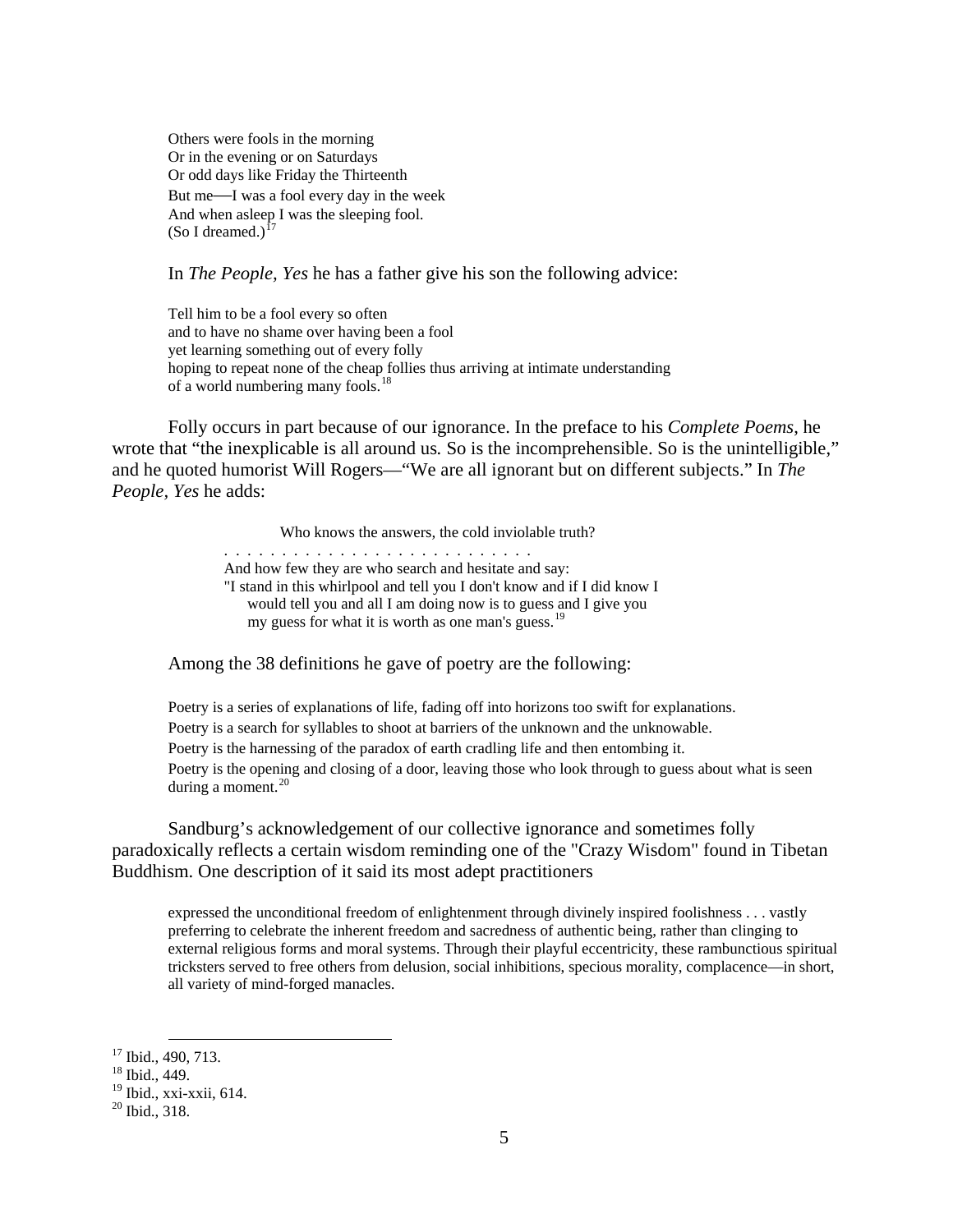These spiritual fools had what was called a "cosmic sense of humor" that saw through the illusions of society's conventions towards a greater interconnectedness of being. Although this is certainly getting into the area of metaphysics, these teachers in a nutshell, were fools because they understood we are a universe of fools, who became foolishly attached to our possessions and our conventions, while failing to see how these attachments lead to suffering. $^{21}$  $^{21}$  $^{21}$ 

Sandburg also perceives a "cosmic sense of humor."

THERE was a high majestic fooling Day before yesterday in the yellow corn.

And day after to-morrow in the yellow corn There will be high majestic fooling.

The ears ripen in late summer And come on with a conquering laughter, Come on with a high and conquering laughter.<sup>[22](#page-5-1)</sup>

More insight on the relationship of humor and wisdom is offered by perhaps the twentieth-century's most influential U. S. theologian, Reinhold Niebuhr (1892-1971). He once wrote that "to meet the disappointments and frustrations of life, the irrationalities and contingencies with laughter, is a high form of wisdom." He also shed light on the humble need for realizing our own sporadic folly and seeing the humor of it.

Humour is a proof of the capacity of the self to gain a vantage point from which it is able to look at itself. The sense of humour is thus a by-product of self-transcendence. People with a sense of humour do not take themselves too seriously. They are able to "stand off" from themselves, see themselves in perspective, and recognize the ludicrous and absurd aspects of their pretensions. All of us ought to be ready to laugh at ourselves because all of us are a little funny in our foibles, conceits and pretensions. What is funny about us is precisely that we take ourselves too seriously. We are rather insignificant little bundles of energy and vitality in a vast organization of life. But we pretend that we are the very center of this organization. This pretension is ludicrous; and its absurdity increases with our lack of awareness of it. The less we are able to laugh at ourselves the more it becomes necessary and inevitable that others laugh at us.<sup>[23](#page-5-2)</sup>

Esteemed wisdom researcher Robert Sternberg noted that many "smart and welleducated people" sometimes "seem foolish to the world at large." Often it is because they "are particularly susceptible to four fallacies," which he labels the egocentrism, omniscience, omnipotence, and invulnerability fallacies. All four are tied up with too big an ego, with overestimating our own importance and powers, and with lacking the self-deprecating humor that Niebuhr suggests we all need. $^{24}$  $^{24}$  $^{24}$ 

Although Van Doren was correct in perceiving that "the sense of humor in him is more than anything else the sense of the absurd," Sandburg's "absurd" is different than the twentiethcentury's Theater of the Absurd understanding of the term. He did not share their view that life

<span id="page-5-0"></span><sup>&</sup>lt;sup>21</sup> Joe Guse, "George Costanza, Paradoxical Intention, Crazy Wisdom & Laughter," [http://ezinearticles.com/?George-Costanza,-Paradoxical-Intention,-Crazy-Wisdom-and-Laughter&id=692772.](http://ezinearticles.com/?George-Costanza,-Paradoxical-Intention,-Crazy-Wisdom-and-Laughter&id=692772) [22](http://ezinearticles.com/?George-Costanza,-Paradoxical-Intention,-Crazy-Wisdom-and-Laughter&id=692772) From the poem "Laughing Corn" in *Complete Poems*, 87.

<span id="page-5-1"></span>

<span id="page-5-3"></span><span id="page-5-2"></span><sup>&</sup>lt;sup>24</sup> "It's Not What You Know, but How You Use It: Teaching for Wisdom," [http://www.wisdompage.com/SternbergArticle01.html.](http://www.wisdompage.com/SternbergArticle01.html)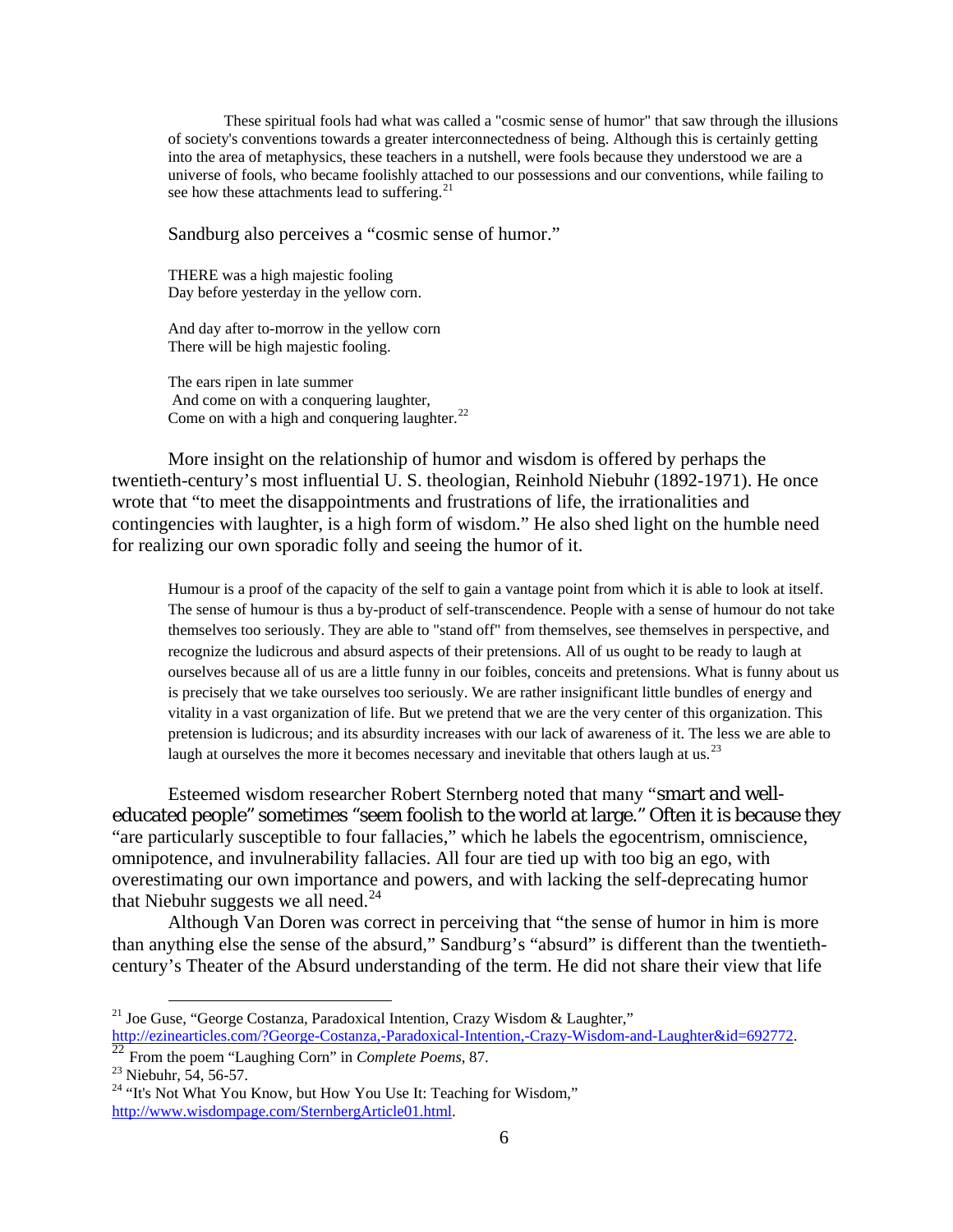was "devoid of purpose," that "cut off from his religious, metaphysical, and transcendental roots, man is lost; all his actions become senseless, absurd, useless."<sup>[25](#page-6-0)</sup> An early poem of his ("Bath") hints at how his view is different.

A MAN saw the whole world as a grinning skull and cross-bones. The rose flesh of life shriveled from all faces. Nothing counts. Everything is a fake. Dust to dust and ashes to ashes and then an old darkness and a useless silence. So he saw it all. Then he went to a Mischa Elman [a famed Russian violinist who made his U.S. debut in 1908] concert. Two hours waves of sound beat on his eardrums. Music washed something or other inside him. Music broke down and rebuilt something or other in his head and heart. He joined in five encores for the young Russian Jew with the fiddle. When he got outside his heels hit the sidewalk a new way. He was the same man in the same world as before. Only there was a singing fire and a climb of roses everlastingly over the world he looked on.<sup>[26](#page-6-1)</sup>

Sandburg's chief biographer said that he believed in "the courage to go on doggedly," and that "love for work or others can enable transcendence over harsh circumstances." She also wrote that "for Sandburg, poetry was the supreme myth, which enables human beings to endure reality, to survive it, even to transcend it."<sup>[27](#page-6-2)</sup> Like Abraham Maslow and many other wise people, he realized the importance of transcendence.<sup>[28](#page-6-3)</sup> Although he believed in some sort of divine force, he adhered to no specific religious faith, once humorously declaring "I am a Christian, a Quaker, a Moslem, a Buddhist, a Shintoist, a Confucian, and maybe a Catholic pantheist or a Joan of Arc who hears voices. I am all of these and more. Definitely I have more religions than I have time or zeal to practice in true faith."[29](#page-6-4) One of his last poems, "Timesweep," suggests that he maintained his humility regarding ultimate answers and yet a positive approach to life in the face of death itself—for Erikson the true test of wisdom.<sup>[30](#page-6-5)</sup> He wrote:

. . . Each of us makes his life in what to him is the Known and for each of us there is a vast Unknown and farther beyond the vaster Unknowable- and the Ignorance we share and share alike is immeasurable. . . . . . . . . . . . . . . . . . . . . . . . . . . . . . . . .

Where I go from here and now, or if I go at all again, the Maker of sea and land, of sky and air, can tell. $31$ 

Like most wise people, including Shakespeare and Chekhov, Sandburg believed that despite all the human folly, people could act more wisely. Sandburg's friend Golden said of him

<span id="page-6-6"></span><sup>31</sup> Complete Poems, 770-71; the poem is also available at

<span id="page-6-0"></span><sup>&</sup>lt;sup>25</sup> Martin Esslin, quoting the dramatist Eugène Ionesco, in *The Theatre of the Absurd* (Garden City, NY: Anchor Books, 1961), xix.

<span id="page-6-3"></span>

<span id="page-6-2"></span><span id="page-6-1"></span><sup>&</sup>lt;sup>26</sup> Complete Poems, 26.<br><sup>27</sup> Niven, 392, 613.<br><sup>28</sup> See Abraham H. Maslow, *The Farther Reaches of Human Nature* (Viking Press, 1971), 271-72, for transcendence over death, pain, and sickness, and all of Ch. 21 on "Various Meanings of Transcendence." Macdonald (see [http://www.wisdompage.com/tw-ch01.html\)](http://www.wisdompage.com/tw-ch01.html), among others, has written on how Maslow's "writings tell us much about the nature of wisdom."<br> $29$  Golden, 64.

<span id="page-6-4"></span>

<span id="page-6-5"></span><sup>&</sup>lt;sup>30</sup> Erik H. Erikson, "Reflections on Dr. Borg's Life Cycle," in *Aging, Death, and the Completion of Being*, ed. David D. Van Tassel (Philadelphia: University of Pennsylvania Press, 1979), 60.

[http://www.nps.gov/archive/carl/people/archives/poems/time01.htm.](http://www.nps.gov/archive/carl/people/archives/poems/time01.htm)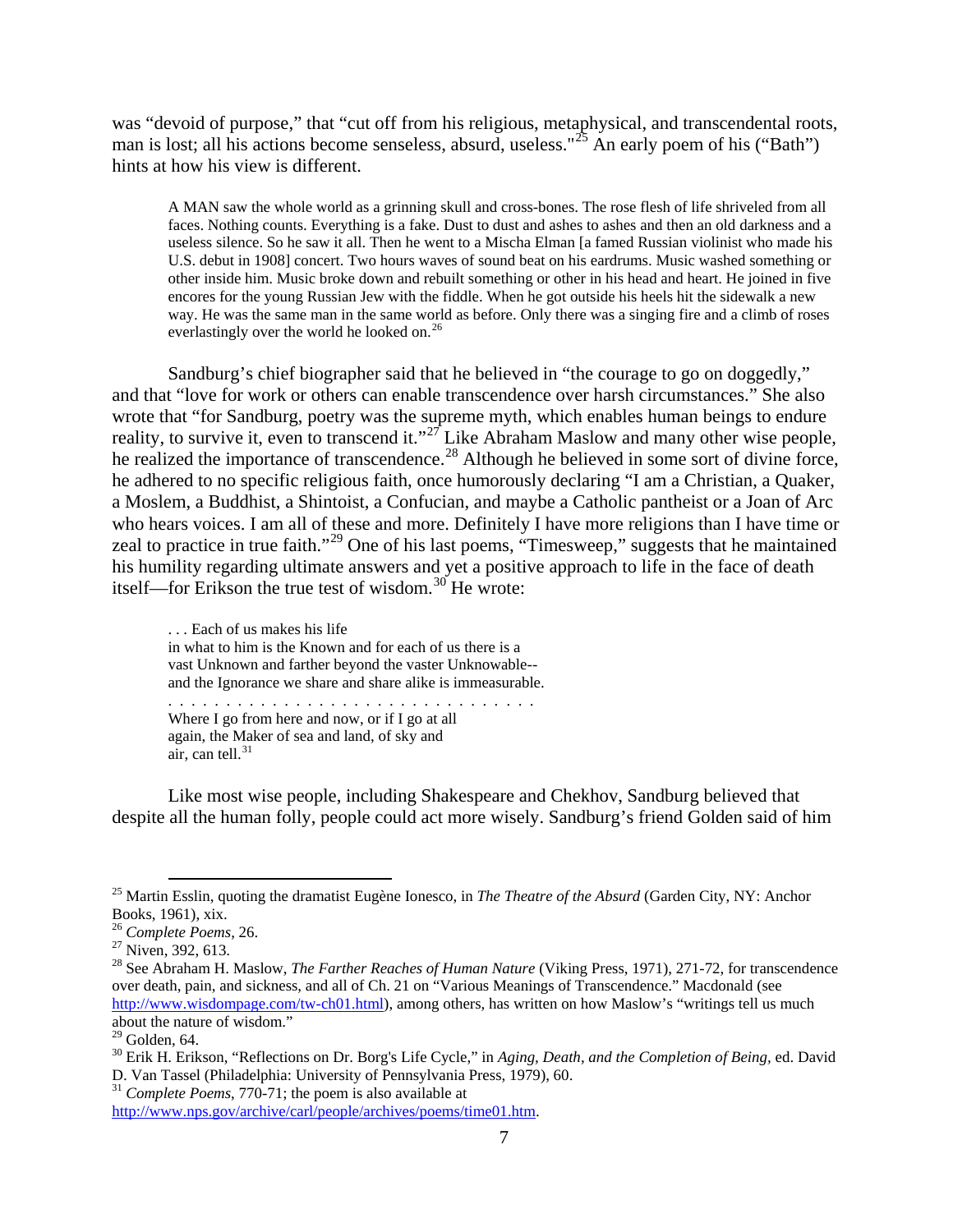in 1961: "His instincts are with the people. He believes they have an infinite capacity for good."[32](#page-7-0) In his *The People, Yes* he explains the motivation of their laughter.

The people laugh, yes, the people laugh. They have to in order to live and survive under lying politicians, lying labor skates, lying racketeers of business, lying newspapers, lying ads. The people laugh even at lies that cost them toil and bloody exactions. . . . . . . . . . . . . . . . . . . . . . . . . . . . . . . . . . . . . . . . . . Time goes by and the gains are small for the years go slow, the people go slow, yet the gains can be counted and laughter of the people foretokening revolt carries fear to those who wonder how far it will go and where to block it.  $33$ 

These lines remind us of Niebuhr's later observation regarding the humor of African-Americans.

One thinks for instance of the profound wisdom which underlies the capacity of laughter in the Negro people. Confronted with the cruelties of slavery, and socially too impotent to throw off the yoke, they learned to make their unpalatable situation more sufferable by laughter. There was of course a deep pathos mixed with the humour, a proof of the fact that laughter had reached its very limit. There is indeed a limit to laughter in dealing with life's frustrations.  $34$ 

Laughter as a means of maintaining mental balance was something Sandburg also mentioned in his Lincoln books.

On the day after [the North's crushing defeat at] Fredericksburg the staunch old friend, Issac N. Arnold, entered Lincoln's office [and] was asked to sit down. Lincoln then read from [humorist] Artemus Ward. . . . That Lincoln should wish to read this nonsense while the ambulances were yet hauling thousands of wounded from the frozen mud flats of the Rappahannock River was amazing to Congressman Arnold. As he said afterward he was "shocked." He inquired, "Mr. President, is it possible that with the whole land bowed in sorrow and covered with a pall in the presence of yesterday's fearful reverse, you can indulge in such levity" Then, Arnold said, the President threw down the Artemus Ward book, tears streamed down his cheeks, his physical frame quivered as he burst forth, "Mr. Arnold, if I could not get momentary respite from the crushing burden I am constantly carrying, my heart would break!' And with that pent-up cry let out, it came over Arnold that the laughter of Lincoln at times was a mask. $35$ 

Although Sandburg had nothing like the burdens Lincoln had to bear during the Civil War, he did have his own difficulties. Two of his three children (all girls) had serious health problems, one with epilepsy and the other with learning disabilities that prevented her from finishing high school until age twenty-two. Partly because of his fear of long-lasting medical bills, he worked incredibly hard to provide for his family's financial needs, and in 1927 suffered a nervous breakdown. But humor helped him to see that he had strayed from the path of wisdom. He indicated that his doctors told him to work less and told a friend that "if I don't work less,

<span id="page-7-3"></span><span id="page-7-2"></span>

<span id="page-7-1"></span><span id="page-7-0"></span><sup>32</sup> Golden, 271. <sup>33</sup> *Complete Poems*, 537. <sup>34</sup> Niebuhr, 57. <sup>35</sup> Sandburg, *Abraham Lincoln*, vol. 3, p. 620.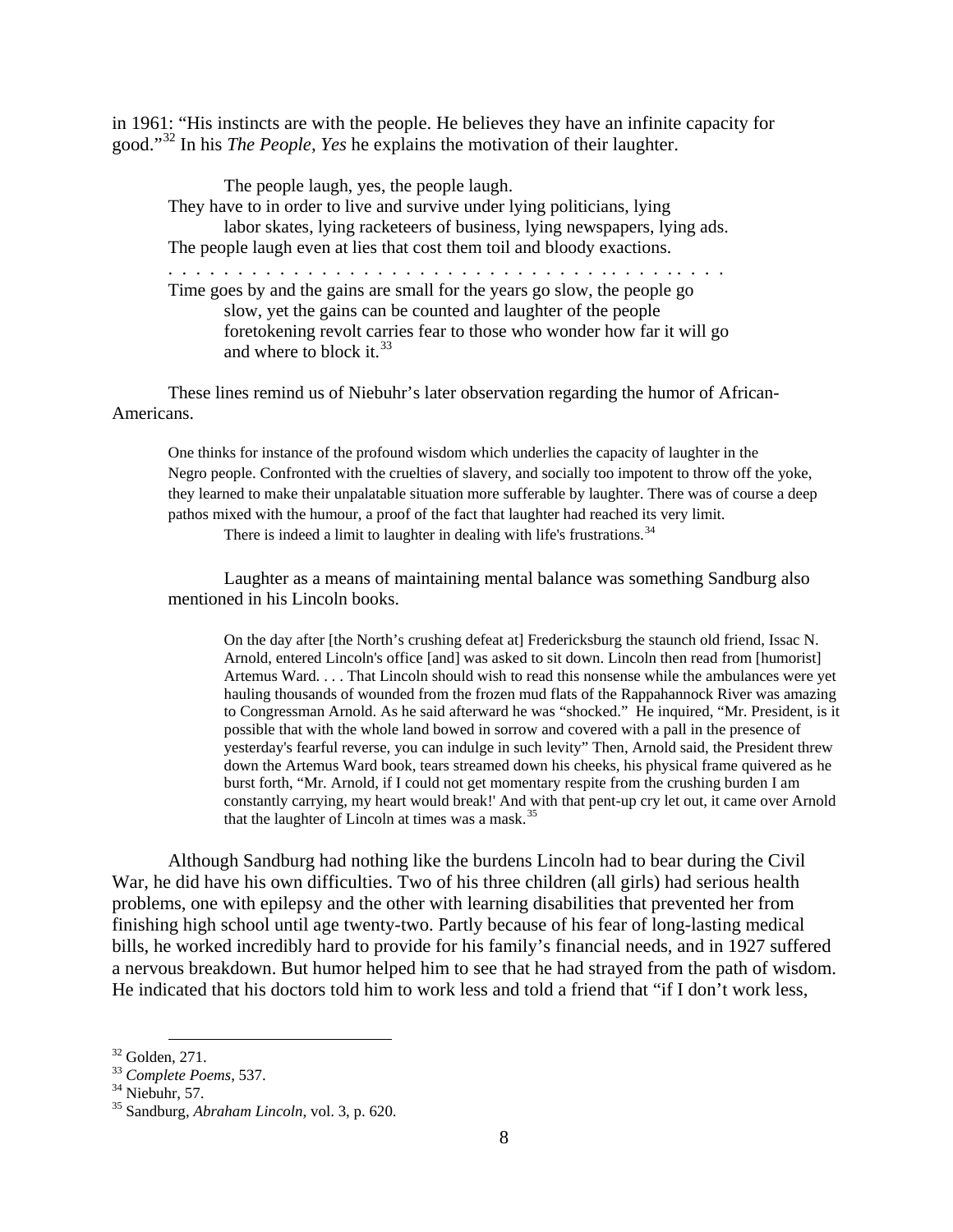play more, and give the Works [his body] a chance, I'm a plain ridiculous fool."[36](#page-8-0) Although decades later an editor still described him as "one of the hardest working writers I have ever known,"<sup>[37](#page-8-1)</sup> he never again suffered another breakdown, and his sense of humor helped him retain a proper balance between work and relaxation.

Sandburg realized that some forms of humor were unwise and even evil. Declared a "major prophet of Civil Rights" by the head of the NAACP and made a life-long member of that organization,<sup>[38](#page-8-2)</sup> he would not have cared for racist jokes. And in describing Lincoln's years as a young Illinois state representative in Springfield, he wrote:

In this period of his life he let himself go in sarcasm and satire that was to bring him shame and humiliation. He would change. He was to learn, at cost, how to use the qualities of pity and compassion that lay deeply and naturally in his heart, toward wiser reading and keener understanding of all men and women he met.<sup>[39](#page-8-3)</sup>

Like Lincoln's humor, Sandburg's became more benign with age. His humor enabled him to see life wisely as is really was, with all its comedy and tragedy, all its folly (including his own) and nobility, and yet with joy and good-will. The joy was evident throughout his adult life. A friend and fellow journalist at the *Chicago Daily News* in the 1920s, Ben Hecht, said he "was a man in love with life."[40](#page-8-4) Decades later, guitarist Andre Sergovia said of him "the heart of this great poet constantly bubbles forth a generous joy of life—with or without the guitar."<sup>[41](#page-8-5)</sup> By 1960, Golden thought that Sandburg was incapable "of a thoughtless act or an unkindness, and that goes for his politics in which he is so heavily involved."<sup>[42](#page-8-6)</sup>

Like most wise people Sandburg was hopeful, but not naïve, about life. Niebuhr, in his essay on "Humour and Faith," saw a connection between the two terms he linked in his title, but primarily in regard to his own Christian faith. Even though Sandburg did not confine himself to just one religious perspective, he was in the broadest and most ecumenical sense of the term a man of faith. $43$ 

At a memorial service for Sandburg at the Lincoln Memorial in 1967, President Lyndon Johnson recalled his humor. He said that those who spent most of their life in politics could especially appreciate the humor and the insight of lines like the following from his "Money, Politics, Love and Glory":

Who put up that cage? Who hung it up with bars, doors? Why do those on the inside want to get out?

<span id="page-8-1"></span><span id="page-8-0"></span><sup>&</sup>lt;sup>36</sup> Quoted in Niven, 458.<br><sup>37</sup> Ibid., 586.<br><sup>38</sup> Ibid., 699.

<span id="page-8-4"></span><span id="page-8-3"></span><span id="page-8-2"></span><sup>&</sup>lt;sup>39</sup> Carl Sandburg, *Abraham Lincoln: The Prairie Years* (New York: Harcourt, Brace & Company, 1926), 60.<br><sup>40</sup> Quoted in Niven, 335.<br><sup>41</sup> Quoted in Golden, 83.<br><sup>42</sup> Ibid., 266.<br><sup>43</sup> Perhaps no one has related hope, faith,

<span id="page-8-5"></span>

<span id="page-8-7"></span><span id="page-8-6"></span>philosopher and dramatist Gabriel Marcel; see, e.g., his *Tragic Wisdom and Beyond; Including, Conversations Between Paul Ricoeur and Gabriel Marcel* (Evanston: Northwestern University Press, 1973), 252-55; see also his *Homo Viator: Introduction to a Metaphysic of Hope* (Harper Torchbook, 1962) and his *The Decline of Wisdom* (London: The Harvill Press, 1954).